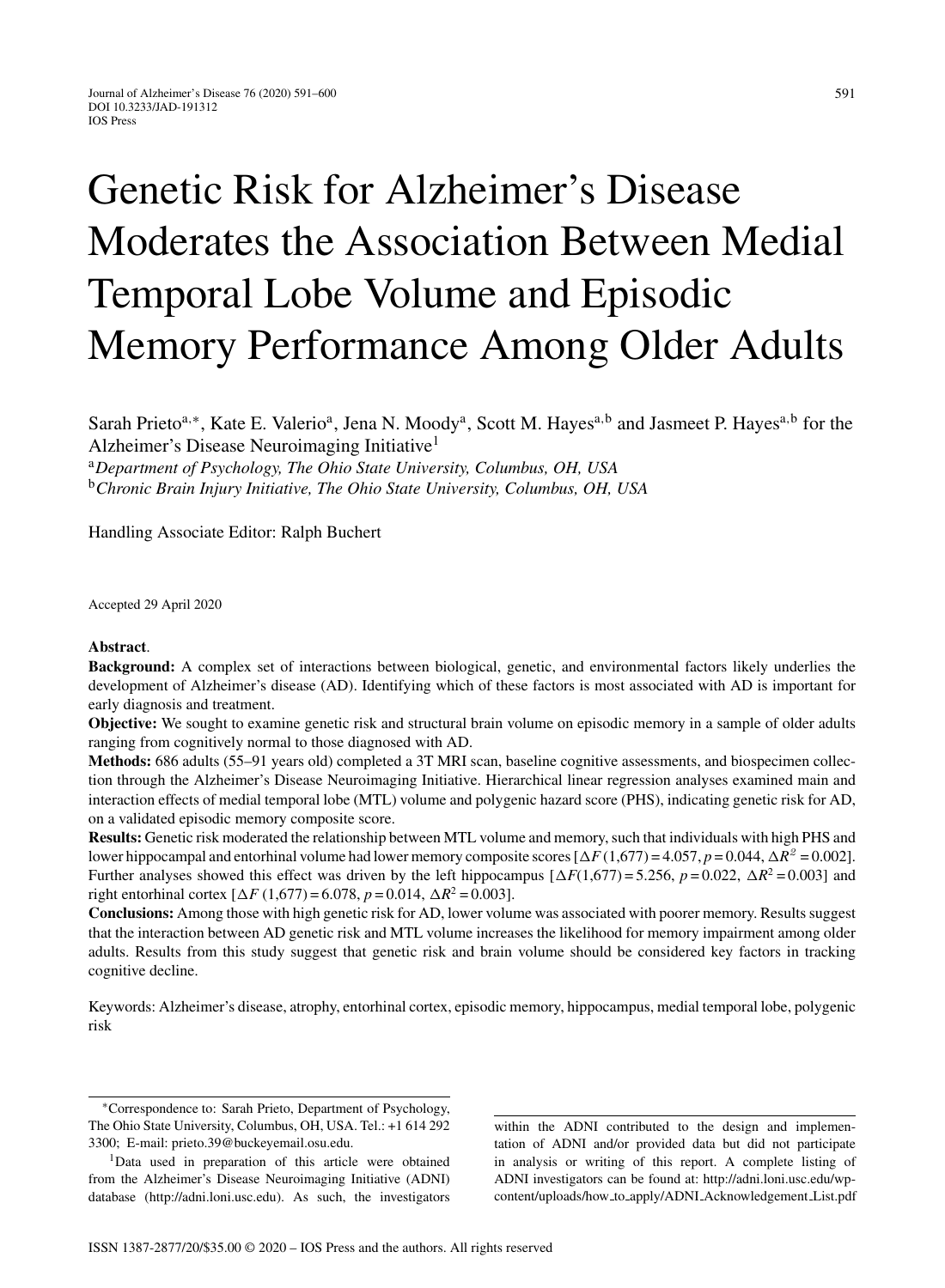### **INTRODUCTION**

Alzheimer's disease (AD) is a neurodegenerative disease characterized by progressive cognitive decline. AD is the sixth leading cause of death in the United States with approximately 5.8 million individuals currently living with this condition [1]. The frequency of AD diagnoses is expected to double by year 2040 [2], placing an increasing burden on family caregivers, the healthcare system, and the economy. A better understanding of the factors associated with dementia, including brain and genetic markers, will inform early intervention strategies to attenuate cognitive decline. Here, we examine the synergistic relationship between AD-related genetic and brain markers to determine associations with episodic memory impairment, which is the defining clinical feature of AD.

Previous work has demonstrated that biological markers of AD, such as brain atrophy, accumulation of amyloid deposits, and neurofibrillary tangles, can be detected years before the onset of clinical AD symptoms [3–5]. The medial temporal lobe, including the hippocampus and entorhinal cortex, shows the earliest signs of atrophy and tau accumulation [6, 7]. These regions have also been consistently associated with memory impairment in mild cognitive impairment [8, 9], suggesting that they are critical for understanding memory in AD, as well as in healthy older adults.

Genetic factors are also thought to play a role in the development of AD. It is estimated that genetic factors contribute 58–79% to AD risk [10]. The  $\varepsilon$ 4 allele of *apolipoprotein E* (*APOE*) is the strongest and most well-known contributor to AD [11–13]. However, recent work has demonstrated that polygenic approaches, which integrate the influence of multiple genes on a trait [14], add predictive value in the AD phenotype compared to when *APOE* is considered alone [15]. Nevertheless, the vast majority of studies have focused on the risk associated with a single candidate gene, such as *APOE* [16] which may contribute to smaller effect sizes and non-significant findings. Furthermore, a limitation in many studies is that only a single biomarker (e.g., genetics or neuroimaging) is examined in relation to AD, providing only a partial picture of the complex AD phenotype.

In the current study, we examined the influence of both genetic and brain imaging markers on episodic memory performance using a heterogeneous sample of older adults that included individuals characterized as having normal cognition (NC), mild cognitive

impairment (MCI), and AD from the Alzheimer's Diseases Neuroimaging Initiative (ADNI) database. ADNI is a longitudinal, multisite study aimed at helping researchers investigate the clinical, imaging, genetic, and biomarkers involved in AD to improve early detection and treatment. Genetic risk for AD was determined using a polygenic hazard score (PHS) that integrated 31 AD-associated single nucleotide polymorphisms (SNPs) plus two *APOE* variants. Because medial temporal lobe (MTL) regions are among the first to atrophy in AD, we focused our analyses on hippocampal and entorhinal cortex volume with episodic memory performance as our outcome variable. Episodic memory refers to the recollection of an event defined by a unique spatial and temporal context [17, 18]. This domain of memory has been implicated in both MCI and AD, and is considered one of the earliest hallmarks of AD progression [19, 20]. Episodic memory performance was quantified using a composite score derived from weighted episodic memory data collected as part of the ADNI neuropsychological battery. This composite score was created to aid researchers in predicting decline and conversion to AD and has been shown to be as or more effective at predicting conversion than any single score comprising the battery [21]. In the present study, we hypothesized that individuals with high polygenic risk for AD and smaller MTL volumes would show reduced episodic memory performance.

# **MATERIALS AND METHODS**

Data used in the preparation of this article were obtained from the ADNI database [\(http://](http://adni.loni.usc.edu) [adni.loni.usc.edu\)](http://adni.loni.usc.edu). The ADNI was launched in 2003 as a public-private partnership, led by Principal Investigator Michael W. Weiner, MD. The primary goal of ADNI has been to test whether serial MRI, positron emission tomography (PET), other biological markers, and clinical and neuropsychological assessment can be combined to measure the progression of MCI and early AD. For upto-date information, see [http://www.adni-info.org.](http://www.adni-info.org) Data used in this manuscript were downloaded from the ADNI database ([http://adni.loni.usc.](http://adni.loni.usc.edu) [edu](http://adni.loni.usc.edu)) on February 13, 2020 from the following four datasheets: ADNIMERGE.csv, DESIKANLAB.csv, UCSFFSX51<sub>-11-08-19.csv</sub>, and UWNPSYCH-SUM 03 07 19.csv.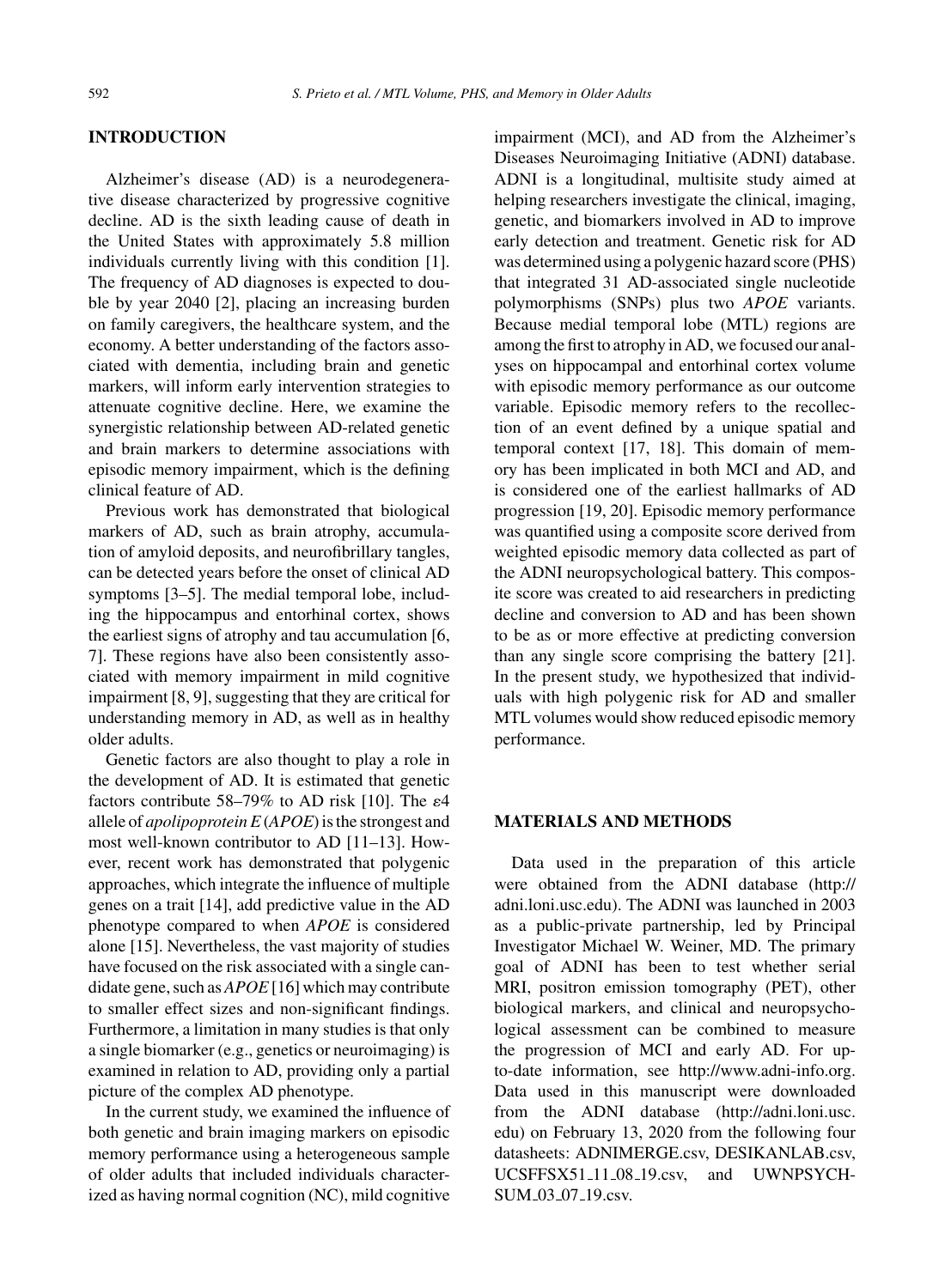# *Participants*

As described in greater detail in the ADNI protocol (<http://www.adni-info.org>), participants were between the ages of 55 and 91 years, had completed at least six years of education, and were willing and able to perform all test procedures described in the protocol. The 686 participants in this sample were originally recruited to be part of the ADNI 2 or ADNI GO phase of the study. The full list of inclusion and exclusion criteria can be accessed on the online ADNI protocol [\(http://adni.loni.usc.edu/wp-content/](http://adni.loni.usc.edu/wp-content/themes/freshnews-dev-v2/documents/clinical/ADNI-2_Protocol.pdf) [themes/freshnews-dev-v2/documents/clinical/](http://adni.loni.usc.edu/wp-content/themes/freshnews-dev-v2/documents/clinical/ADNI-2_Protocol.pdf) ADNI-2 [Protocol.pdf](http://adni.loni.usc.edu/wp-content/themes/freshnews-dev-v2/documents/clinical/ADNI-2_Protocol.pdf)). Non-Hispanic White individuals with a non-accelerated T1 MRI screening scan and baseline visit information were included for analyses. Written informed consent was obtained from all participants, and all data were deidentified.

The cognitively normal group was defined as having a Mini-Mental State Examination (MMSE) score between 24 and 30 and a global Clinical Dementia Rating (CDR) of zero [22]. Diagnostic criteria for MCI included an MMSE score between 24 and 30, a global CDR of 0.5, a subjective memory concern reported, and an objective memory impairment on the Wechsler Memory Scale Logical Memory II [23]. Diagnostic criteria for AD included MMSE scores between 20 and 26 and global CDR of 0.5 or 1.0 at baseline.

## *MRI analyses*

All participants in ADNI 2 and ADNI GO received a 3T MRI scan that underwent quality control and preprocessing at the Mayo Clinic. Cortical reconstruction and volumetric segmentation were performed by the University of California San Francisco with FreeSurfer image analysis suite (version 5.1). The scans were processed cross-sectionally using the 2010 Desikan-Killiany atlas. Regions-of-interest (ROI) were registered to each individual subject's cortical representation via surface-based registration and subcortical volume was extracted for each subject. Cortical volume values of the entorhinal cortex and hippocampus were extracted for the left and right hemisphere, as well as bilaterally. All volumes were adjusted for intracranial volume using the covariance formula (*Brainvolume adj* <sup>=</sup> *Brainvolume nat* <sup>−</sup> *<sup>b</sup>* (*TIVnat* <sup>−</sup>*Mean TIVnat*) where TIV is the total intracranial volume and *b* is the slope of the regression of the region of interest on TIV [24]. Since both

the entorhinal cortex and hippocampus have been associated with AD, bilateral entorhinal cortex and hippocampal volume were combined to create a single ROI for AD (AD ROI).

#### *Polygenic hazard score*

PHS was composed of 31 AD-associated single nucleotide polymorphisms and two *APOE* variants that were identified using genotype data from the International Genomics of Alzheimer's Project and the Alzheimer's Disease Genetics Consortium as described elsewhere [25]. Supplementary Table 1 details the specific AD risk variants used in that study. 1,854 AD-associated SNPs (at  $p < 10^{-5}$ ) were identified using genome-wide association study data from 17,008 individuals with AD and 37,154 controls in the International Genomics of Alzheimer's Project [25, 26]. In a stepwise procedure, genotype data from 6,409 AD patients and 9,386 controls in Phase 1 of the Alzheimer's Disease Genetics Consortium were used to identify the top AD-associated SNPs and develop a survival model using a Cox proportional hazard model for PHS. In each step, the SNP that most improved model prediction after controlling for the effects of sex and *APOE* variant was added, and this process continued until residuals did not improve with the addition of another SNP. In the final model, two *APOE* variants, the  $\varepsilon$ 2 and  $\varepsilon$ 4 alleles, and 31 ADassociated SNPs were integrated into a single PHS that reflects an individual's risk for developing AD based their age and genotype. The final continuousmeasure score was used as a measure of genetic risk for AD in the current study. This PHS was tested in independent samples and found that it strongly predicted AD age of onset and progression to AD [25].

#### *Memory composite score*

A previously validated composite episodic memory score was used to assess memory function [21]. This composite score was calculated from elements of the Rey Auditory Verbal Learning Test, Alzheimer's Disease Assessment Scale-Cognitive, MMSE, and the Logical Memory subtest of the Wechsler Memory Test-Revised. Cognitive data from 803 ADNI participants were used in a single factor model to develop a composite score. To test the validity and performance of the composite score, the ability of the score to detect change in each diagnostic group over time was assessed. Next, the score's ability to predict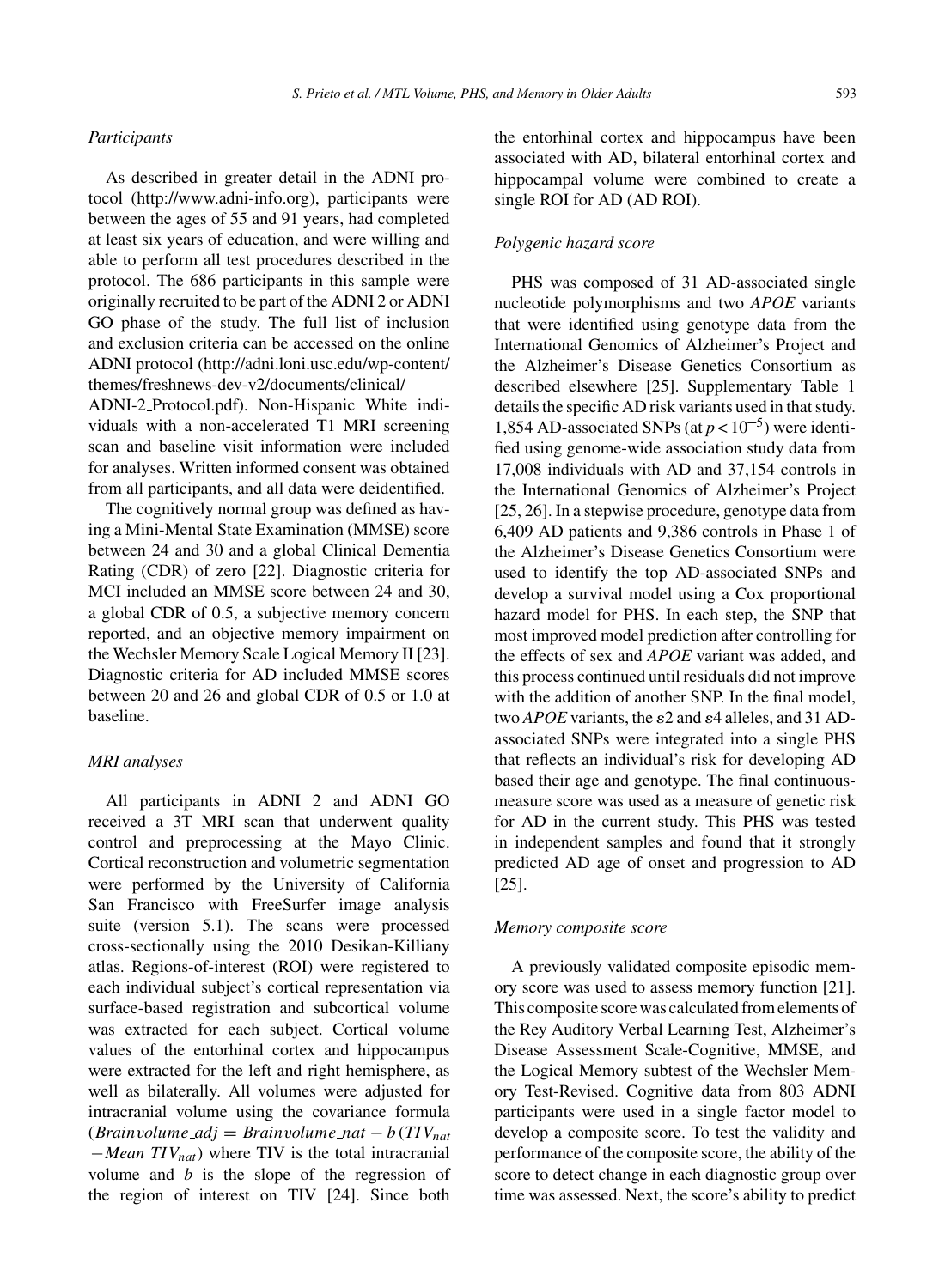| Demographic and clinical characteristics |                        |                                |                                |         |  |  |  |  |  |
|------------------------------------------|------------------------|--------------------------------|--------------------------------|---------|--|--|--|--|--|
| Variable                                 | NC.<br>Mean $(SD)$     | MCI<br>Mean $(SD)$             | AD<br>Mean $(SD)$              | n       |  |  |  |  |  |
| Age in years                             | 73.2 $(5.8)^{ab}$      | $71.6 (7.3)^{ab, bc}$          | 74.7 $(8.1)^{bc}$              | < 0.001 |  |  |  |  |  |
| $N$ (# of female)                        | 203(110)               | 376 (162)                      | 107(42)                        | 0.013   |  |  |  |  |  |
| Education in years                       | $16.7 (2.6)^{ac}$      | 16.3(2.7)                      | $15.7 (2.6)^{ac}$              | < 0.001 |  |  |  |  |  |
| Polygenic Hazard Score (PHS)             | $0.053(0.63)^{ac,ab}$  | $0.404(0.79)$ <sup>ab,bc</sup> | $(0.793)(0.83)^{ac, bc}$       | < 0.001 |  |  |  |  |  |
| Adjusted AD ROI volume                   | 5734 $(526)^{ac,ab}$   | 5317 $(820)^{ab, bc}$          | 4384 $(646)^{ab, bc}$          | < 0.001 |  |  |  |  |  |
| Episodic memory composite score          | $1.09 (0.57)^{ac, ab}$ | $0.32 (0.67)^{ab, bc}$         | $-0.93(0.51)$ <sup>ab,bc</sup> | < 0.001 |  |  |  |  |  |

Table 1

AD, Alzheimer's disease; AD ROI, AD single region of interest; NC, normal cognition; MCI, mild cognitive impairment. <sup>a</sup>NC, <sup>b</sup>MCI, <sup>c</sup>AD, absignificant difference between NC and MCI, acsignificant difference between NC and AD, <sup>bc</sup>significant difference between MCI and AD. Superscripts indicate that the pairwise groups have statistical significance using the Tukey HSD.

conversion from MCI to AD was measured and the strength of the relationship with memory-associated MRI-derived parameters was calculated. Findings indicated that the performance of the composite score was equivalent or superior to the individual memory indicators.

#### *Statistical approach*

All data were analyzed using IBM SPSS Statistics for Macintosh, version 26. Demographic and participant characteristic analyses were conducted to compare participants with NC, MCI, and AD using either chi-square tests for categorical variables or analysis of variance (ANOVA) for continuous variables.

Hierarchical linear regression models were conducted to analyze the interactive effects of PHS and brain volume on composite episodic memory scores. Covariates included in the first step of the linear regression model were: sex, age, education, cerebrospinal fluid amyloid- $\beta$  (A $\beta$ ), and diagnosis. Cerebrospinal fluid (CSF)  $A\beta_{1-42}$  was analyzed using the fully automated Roche Elecsys immunoassay at the UPenn/ADNI Biomarker laboratory. Values outside of the measuring range of the assay (200–1700 pg/mL) were truncated to the technical limits. The second step of the model assessed for main effects of PHS and AD ROI volume. The third step of the model added the interaction between genetic risk and brain volume. If significant interaction effects were observed, follow-up partial correlation analyses were conducted to determine the direction of the interaction effects using the same covariates. Additional follow-up analyses were conducted to determine which specific MTL regions were driving the interaction (left hippocampus, right hippocampus, left entorhinal cortex, right entorhinal cortex). If significant MTL regions were

identified, diagnosis-stratified analyses were conducted to establish if the effects were more prominent in a particular diagnostic group (NC, MCI, AD).

## **RESULTS**

#### *Sample characteristics*

Participant demographic and clinical characteristics as a function of diagnostic group are shown in Table 1. Individuals in the MCI group were significantly younger than the other two groups. Participants in the AD group had fewer years of education than individuals with NC. There were significant differences in episodic memory composite score, PHS, and adjusted AD ROI volume among the three groups.

# *Genetic risk for AD moderates the relationship between AD ROI volume and episodic memory*

PHS moderated the relationship between AD ROI volume and memory, such that individuals with high PHS and lower AD ROI volume had lower episodic memory composite scores  $[\Delta F (1,677) = 4.057]$  $p = 0.044$ ,  $\Delta R^2 = 0.002$  (see Table 2 model 3 and Fig. 1A]. To parse the interaction effect, partial correlations were used to examine the relationship between AD ROI volume and episodic memory for low and high PHS (using a median split). Adjusting for all covariates, results revealed that among individuals with high genetic risk for AD, lower AD ROI volume was associated with lower episodic memory composite score (high: *pr* = 0.398, *p* < 0.001). The relationship between AD ROI volume and episodic memory was also present in the low genetic risk for AD group (low: *pr* = 0.241, *p* < 0.001). To determine whether there was a significant difference among the correlations for high and low genetic risk groups, the Fisher Z statistic was calculated using a two-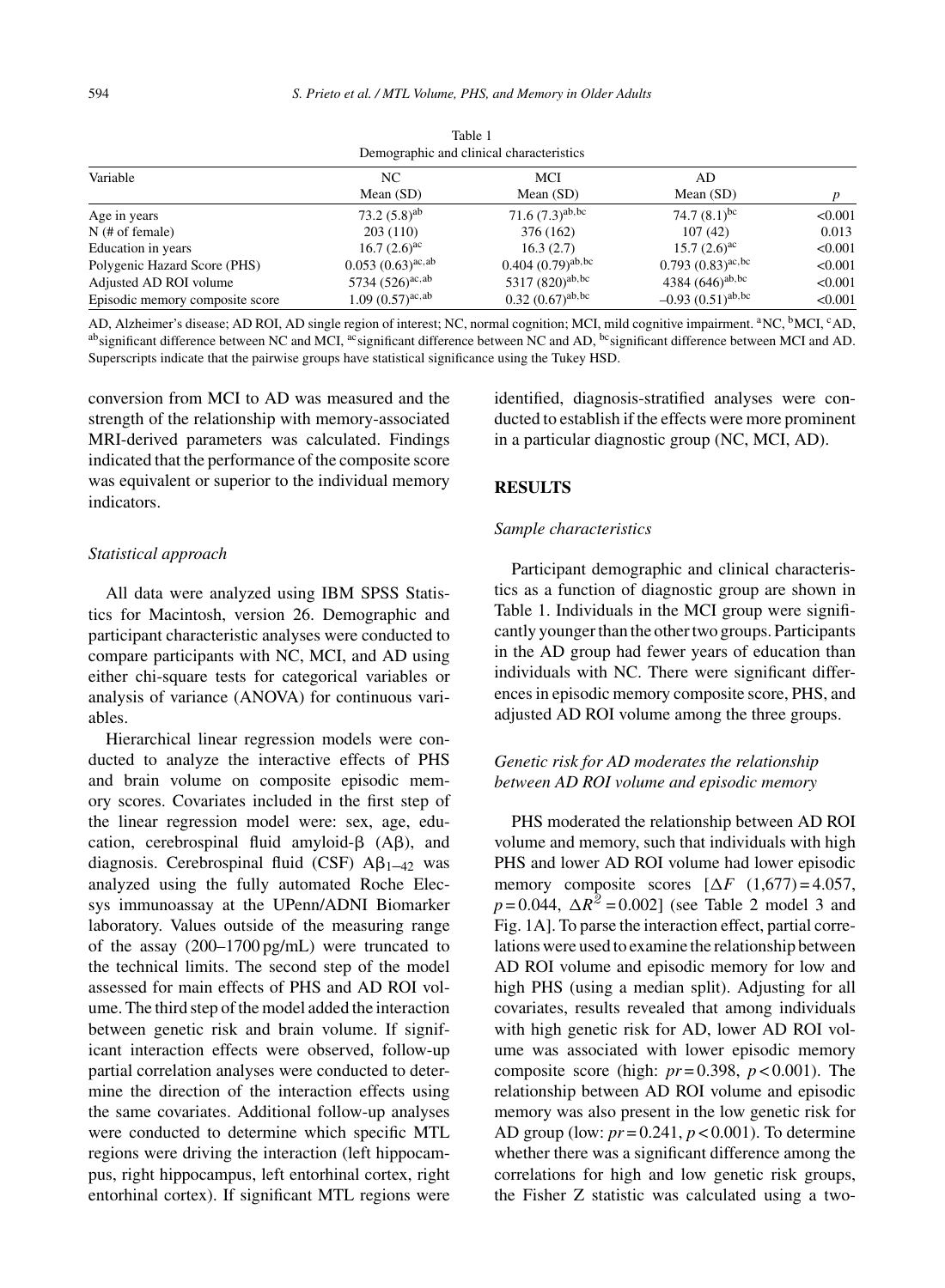|                | Model 1  |       |          | Model 2 |          |       | Model 3  |         |           |       |          |                  |
|----------------|----------|-------|----------|---------|----------|-------|----------|---------|-----------|-------|----------|------------------|
| Variable       | B        | SE(B) | β        | D       | B        | SE(B) | β        | D       | B         | SE(B) | β        | $\boldsymbol{p}$ |
| Education      | 0.037    | 0.009 | 0.110    | < 0.001 | 0.038    | 0.008 | 0.113    | < 0.001 | 0.038     | 0.008 | 0.113    | < 0.001          |
| Age            | $-0.017$ | 0.003 | $-0.135$ | < 0.001 | $-0.007$ | 0.003 | $-0.054$ | < 0.043 | $-0.007$  | 0.003 | $-0.055$ | 0.039            |
| <b>Sex</b>     | $-0.240$ | 0.046 | $-0.133$ | < 0.001 | $-0.304$ | 0.044 | $-0.169$ | < 0.001 | $-0.303$  | 0.044 | $-0.168$ | < 0.001          |
| Diagnosis      | $-0.820$ | 0.037 | $-0.601$ | < 0.001 | $-0.648$ | 0.039 | $-0.475$ | < 0.001 | $-0.645$  | 0.039 | $-0.473$ | < 0.001          |
| $A\beta$       | 0.000    | 0.000 | 0.197    | < 0.001 | 0.000    | 0.000 | 0.131    | < 0.001 | $-0.000$  | 0.000 | 0.131    | < 0.001          |
| <b>PHS</b>     |          |       |          |         | $-0.065$ | 0.031 | $-0.057$ | < 0.036 | $-0.404$  | 0.171 | $-0.355$ | 0.018            |
| <b>AD ROI</b>  |          |       |          |         | 0.000    | 0.000 | 0.270    | < 0.001 | 0.000     | 0.000 | 0.248    | < 0.001          |
| PHSxAD ROI     |          |       |          |         |          |       |          |         | 6.4706E-5 | 0.000 | 0.297    | 0.044            |
| $\mathbb{R}^2$ | 0.594    |       |          |         | 0.642    |       |          |         | 0.644     |       |          |                  |
| Model F        | 199.3    |       |          |         | 173.5    |       |          |         | 153.0     |       |          |                  |

Table 2 Summary of regression analysis for association with MTL volume

PHS, polygenic hazard score; AD ROI, AD single region of interest; MTL, medial temporal lobe; A $\beta$ , amyloid- $\beta$ .



Fig. 1. A) The interaction of PHS and bilateral AD ROI volume. Among individuals with high genetic risk for AD, lower brain volume was associated with lower episodic memory composite scores. Values on the x-axis represent combined bilateral entorhinal cortex and hippocampal volume. B) The interaction of PHS and left hippocampal volume. Individuals with high genetic risk and low volume had lower episodic memory scores. C) The interaction of PHS and right entorhinal cortex volume. Individuals with high genetic risk for AD and smaller volume had lower scores on the episodic memory composite. All regional volumes were adjusted for intracranial volume. Values on the y-axis represent standardized residuals of episodic memory performance (accounting for sex, age, education, diagnosis, and A $\beta$ ). AD, Alzheimer's disease; ROI, regions-of-interest; PHS, polygenic hazard score;  $\text{A}\beta$ , amyloid- $\beta$ .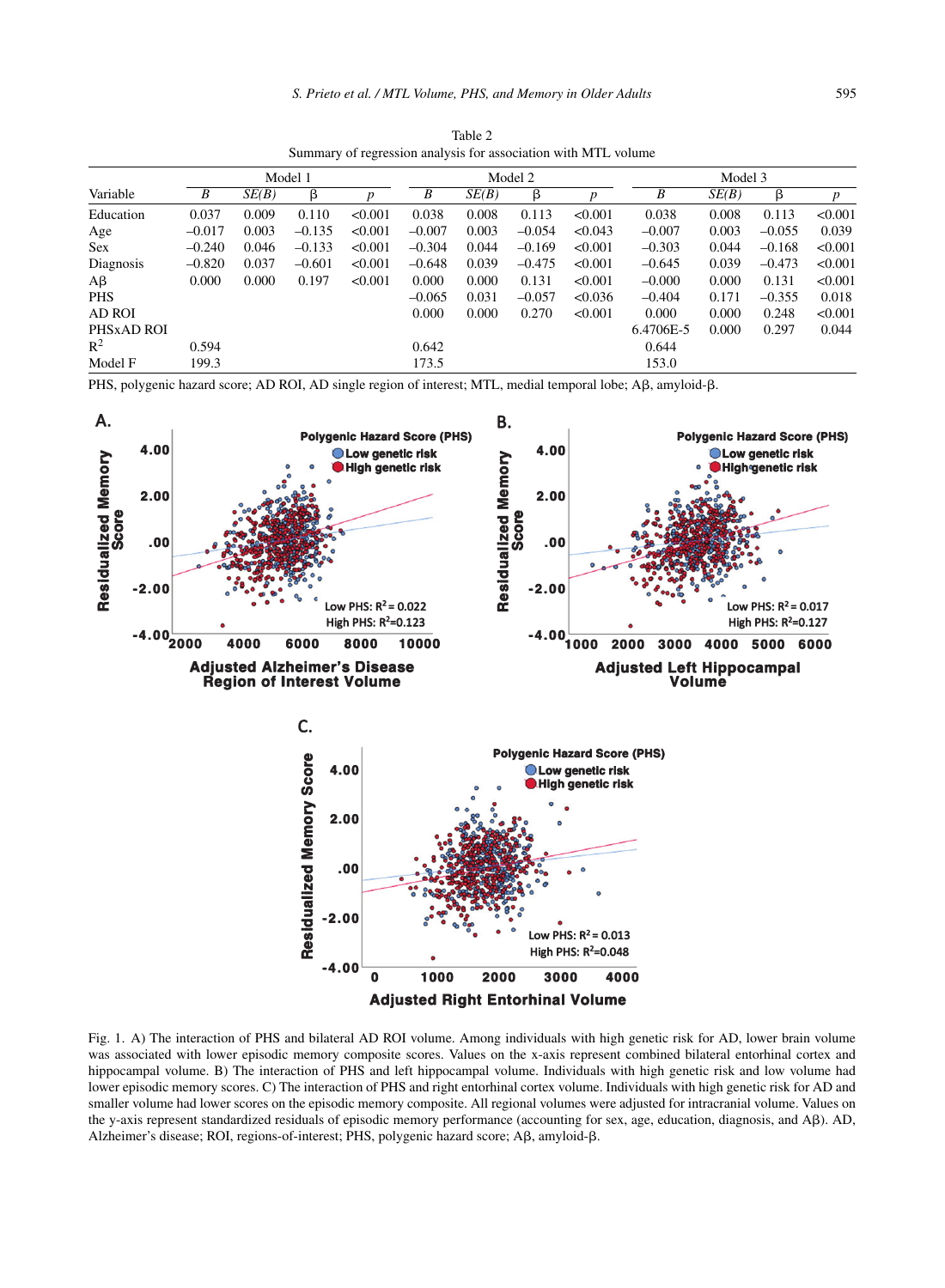tailed test. Results revealed a significant difference  $(p=0.022)$ , suggesting that the relationship between AD ROI volume and episodic memory was stronger among individuals with high genetic risk for AD compared to those with low genetic risk.

Further analyses were conducted to examine laterality (left, right hemisphere) and individual ROI (hippocampus, entorhinal cortex) effects. A significant interaction of the left hippocampus and genetic risk emerged, such that individuals with high genetic risk and low volume had the lowest episodic memory scores  $[\Delta F(1,677) = 5.256, p = 0.022, \Delta R^2 = 0.003]$ (Fig. 1B). Partial correlations revealed that among individuals with both high and low PHS, left hippocampal volume was associated with the memory composite score (high:  $pr=0.399$ ,  $p < 0.001$ ; low:  $pr = 0.209$ ,  $p < 0.001$ ). To further clarify this relationship, the Fisher Z statistic was calculated using a two-tailed test. Results revealed a significant difference  $(p=0.0061)$ , indicating a stronger association between left hippocampal volume and episodic memory among individuals with high genetic risk for AD compared to those with low genetic risk. In the right hippocampus, there were no significant interactions. However, main effects of PHS  $(p < 0.001)$  and right hippocampal volume (*p* < 0.001) emerged, such that greater genetic risk and smaller volume were independently associated with worse episodic memory performance.

A significant interaction was observed between PHS and right entorhinal cortex volume  $[\Delta F]$  $(1,677) = 6.078$ ,  $p = 0.014$ ,  $\Delta R^2 = 0.003$ ] (Fig. 1C). This was significant for participants with both low and high PHS (low:  $pr = 0.173$ ,  $p = 0.001$ ; high:  $pr = .202$ ,  $p < 0.001$ ). A Fisher Z statistic was calculated using a two-tailed test, and the results indicated no significant differences between individuals with high genetic risk for AD compared to those with low genetic risk for AD ( $p = 0.697$ ). No significant interactions in the left entorhinal cortex were observed. However, there were main effects of PHS and left entorhinal cortex volume, such that higher genetic risk and low volume were each individually associated with lower memory scores (ps < 0.001).

# *Association between genetic risk for AD and brain volume in diagnosis-stratified sample*

Diagnosis-stratified analyses were conducted for the regions with a significant PHS x ROI interaction on episodic memory (i.e., left hippocampus and right entorhinal cortex). There was a significant interaction



Fig. 2. The interaction of PHS and left hippocampal volume among individuals with MCI. Among individuals with MCI, high genetic risk for AD and lower brain volume was associated with lower episodic memory composite scores. Values on the x-axis represent left hippocampal volume adjusted for intracranial volume. Values on the y-axis represent standardized residuals of episodic memory performance (accounting for sex, age, education, and A $\beta$ ). PHS, polygenic hazard score; MCI, mild cognitive impairment;  $A\beta$ , amyloid- $\beta$ .

between left hippocampal volume and PHS among individuals with MCI  $[\Delta F(1,368) = 4.169, p = 0.042]$  $\Delta R^2 = 0.008$ ] (Fig. 2). Within the MCI diagnostic category, this association was significant for participants with both low and high PHS (low: *pr* = 0.256, *p* = 0.001; high: *pr* = 0.416, *p* < 0.001). Using a twotailed Fisher Z statistic, there was a nonsignificant trend for individuals with high genetic risk to have a stronger relationship between left hippocampal volume and episodic memory  $(p = 0.0819)$ . No interactions were present in NC or AD individuals, but significant main effects of left hippocampal volume  $(p<0.001)$  and PHS  $(p=0.005)$  were observed in the AD group.

A significant interaction emerged between right entorhinal cortex volume and PHS among individuals with AD  $[\Delta F(1,99) = 4.967, p = 0.028, \Delta R^2 = 0.038]$ (Fig. 3). This relationship was only significant for individuals with high PHS ( $pr = 0.365$ ,  $p < 0.001$ ). There were also main effects of right entorhinal cortex volume  $(p < 0.001)$  and PHS  $(p = 0.001)$  in the MCI group, such that lower volume and higher genetic risk were independently associated with lower episodic memory scores

#### **DISCUSSION**

The purpose of the current study was to examine neurobiological markers that influence cognitive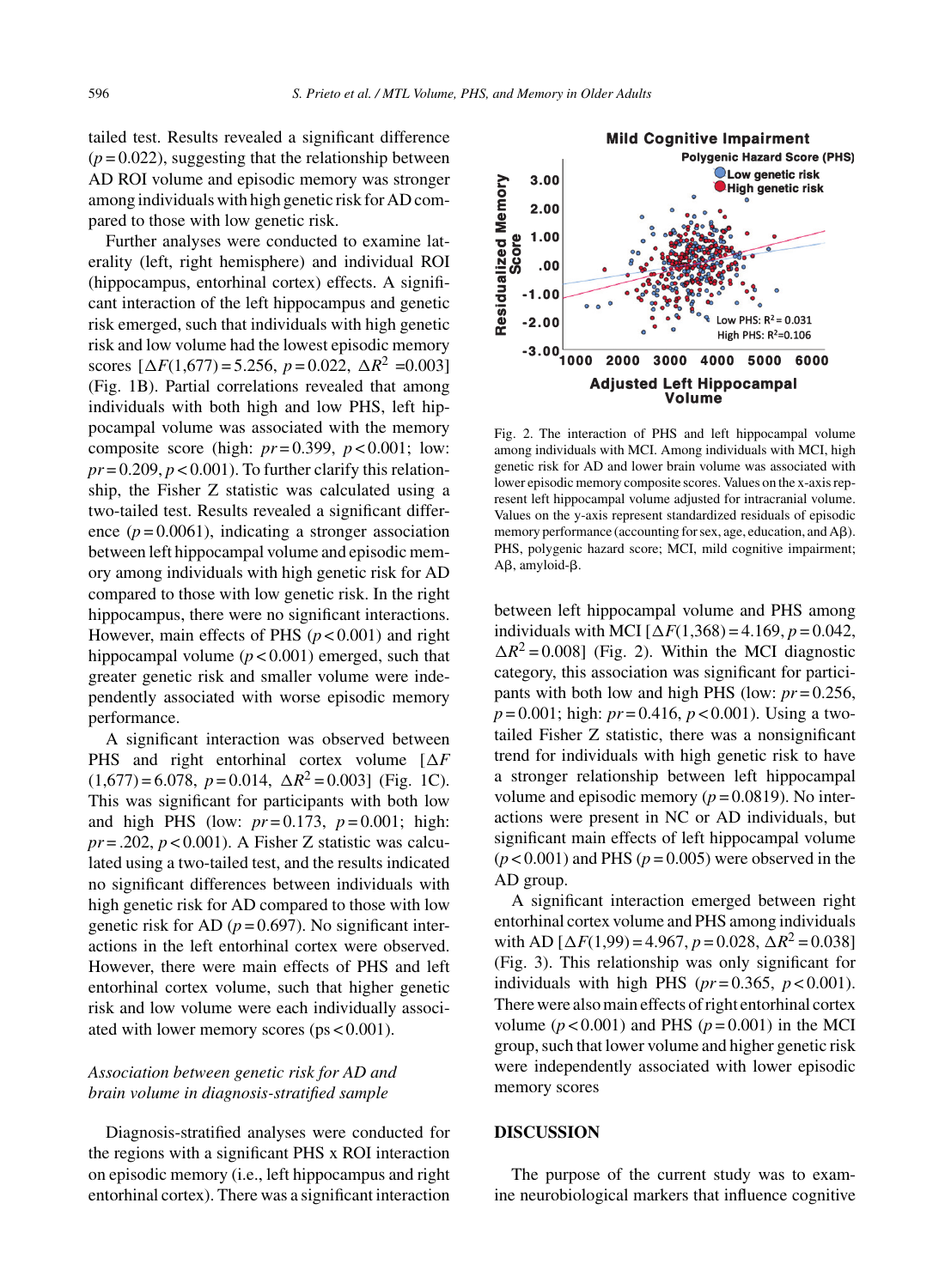

Fig. 3. The interaction of PHS and right entorhinal cortex volume among individuals with AD. Among individuals with AD, high genetic risk and lower brain volume was associated with lower episodic memory composite scores. Values on the x-axis represent left hippocampal volume adjusted for intracranial volume. Values on the y-axis represent standardized residuals of episodic memory performance (accounting for sex, age, education, and  $A\beta$ ).  $AD$ , Alzheimer's disease; PHS, polygenic hazard score; A $\beta$ , amyloidβ.

performance related to AD. In this study, we investigated the associations between regions of the medial temporal lobe, genetic risk for AD, and a previously validated episodic memory composite score. There were three main findings. First, among individuals with high genetic risk for AD, smaller medial temporal lobe volume was associated with lower episodic memory scores. Second, the moderating effect of genetic risk for AD was primarily observed in the left hippocampus and right entorhinal cortex. Finally, after conducting diagnosis-specific analyses within these regions, two different patterns of results emerged. The interaction between left hippocampal volume and genetic risk was observed in the MCI group whereas the association between right entorhinal cortex volume and genetic risk for AD was significant in the AD group. Together, these findings suggest that medial temporal lobe volume and polygenic risk for AD represent important markers of episodic memory performance, even when taking into account other important biological markers such as CSF A<sub>B</sub> levels.

The present study demonstrates the power of using a polygenic approach over a candidate gene approach to studying complex phenotypes. A previous study using the *APOE* gene as a measure of genetic risk in the ADNI sample failed to find an association between genetic risk, hippocampal volume, and cognitive performance across control, MCI, and AD participants [16]. The  $\varepsilon$ 4 variant of

*APOE* has been frequently studied because it is the strongest known contributor to AD [12, 27]. However, even potent candidate genes such as *APOE* account provide an incomplete picture of the variance associated with neurodegenerative disease [27]. Polygenic approaches, by contrast, aggregate weightings across multiple SNPs that account for more variance in diseases such as AD [28]. Successful polygenic approaches have been used in various conditions, including multiple sclerosis, rheumatoid arthritis, and schizophrenia. Recently, research investigating AD has used PHS to combine particular genetic variants that can provide a more comprehensive measure for AD risk [29]. Importantly, in line with this direction of research, the current study used a PHS calculation that was derived from genotyping over 70,000 individuals and aggregating 31 AD-associated SNPs and two*APOE*variants [25]. The improved predictive capabilities of PHS may have contributed to our finding of genetics moderating the relationship between the AD ROI and episodic memory.

Further analyses were conducted to examine the effects of individual ROIs (hippocampus, entorhinal cortex) and laterality (left, right hemisphere). In the hippocampus, the association between genetic risk for AD and brain volume on episodic memory performance was significant in the left hemisphere. This is consistent with previous research which has found that hippocampal volume is associated with memory recall performance in older adults with age-related cognitive decline, individuals with MCI, and those diagnosed with AD [30]. The left hippocampus appears to be more vulnerable to neurodegeneration than the right, although the mechanisms contributing to this effect are unknown [30, 31]. Another possible interpretation of this finding is that results may be driven through the use of a primarily verbal outcome variable. Previous research has noted that verbal episodic memory tests are more strongly associated with left hippocampal volume, whereas visuospatial memory tests are more strongly associated with right hippocampal volume [32].

Diagnostic-specific results revealed that hippocampal volume and genetic risk for AD were associated with lower episodic memory scores in both the MCI and AD groups. However, the interaction of these risk factors explained more variance in episodic memory only in the MCI group. It is possible that by the time individuals progress to AD, the combination of these two variables can no longer explain significantly more variance in episodic memory per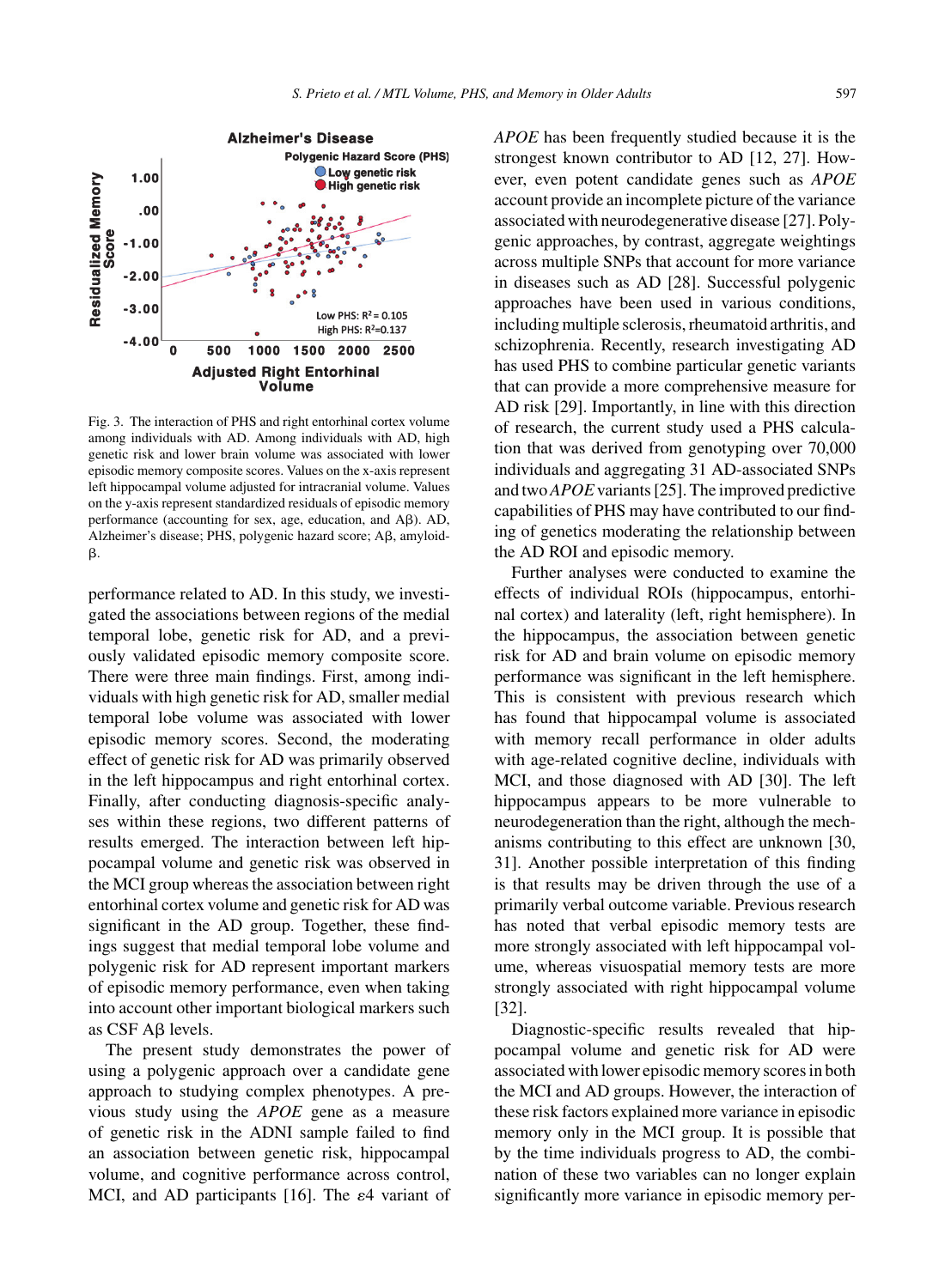formance because these individuals are further along a cognitive decline trajectory.

In addition to the hippocampal findings on episodic memory in the present study, genetic risk for AD also moderated the relationship between the right entorhinal cortex and episodic memory in the entire sample. Follow-up diagnostic-specific tests revealed that this finding was specific to the AD group. There is some consensus that the entorhinal cortex is uniquely indicative of neurodegeneration that does not occur in normal age-related decline [37]. Neuropathological staging of AD conducted at the time of autopsy suggests that stages 1 and 2 are comprised of accumulating neurofibrillary tangles specifically in the entorhinal cortex [33]. *In vivo* detection of tau via PET imaging has led to converging evidence that largely parallels previous autopsy findings [34]. As such, the current results which indicate that among individuals with MCI there are meaningful differences in the hippocampus, while entorhinal cortex differences were driven by the AD group are consistent with prior work. The current findings extend the literature of episodic memory by suggesting that moderating effects of genetics may be particularly meaningful in the hippocampus among individuals with MCI, but within the entorhinal cortex among those already diagnosed with AD.

Several limitations of the current study warrant comment. This study examined associations between anatomical regions of the MTL and genetic risk for AD; however, causal relationships cannot be drawn as the analyses conducted were cross-sectional. By only studying one time point, we are limited in understanding the temporal relationship between our variables of interest (genetic risk and brain volume). Additionally, only White, non-Hispanic individuals were included, minimizing the generalizability of findings. As more diverse individuals are included in genetic datasets, polygenic hazard score should be validated for individuals from different ethnic backgrounds, allowing similar analyses to be done on a larger and more diverse population.

## *Summary*

The goal of the current study was to examine associations between genetic risk for AD and brain volume to aid our understanding of cognitive functioning in healthy and pathological aging. We used a polygenic risk score for AD in combination with volume measurements in two regions of the MTL and found that among older adults, genetic risk for AD and MTL volume appear to have synergistic effects on episodic memory. Furthermore, results in the hippocampus were particularly driven by individuals with MCI, whereas results in the entorhinal cortex were driven by individuals with AD. These findings highlight the importance of incorporating multiple modalities to understand risk for cognitive decline in aging to better inform prevention and treatment approaches for AD. In addition, these findings suggest that genetic risk and brain volume should be included as key variables in models tracking progression of cognitive decline.

## **ACKNOWLEDGMENTS**

Data collection and sharing for this project was funded by the Alzheimer's Disease Neuroimaging Initiative (ADNI) (National Institutes of Health Grant U01 AG024904) and DOD ADNI (Department of Defense award number W81XWH-12-2-0012). ADNI is funded by the National Institute on Aging, the National Institute of Biomedical Imaging and Bioengineering, and through generous contributions from the following: AbbVie, Alzheimer's Association; Alzheimer's Drug Discovery Foundation; Araclon Biotech; BioClinica, Inc.; Biogen; Bristol-Myers Squibb Company; CereSpir, Inc.; Cogstate; Eisai Inc.; Elan Pharmaceuticals, Inc.; Eli Lilly and Company; EuroImmun; F. Hoffmann-La Roche Ltd and its affiliated company Genentech, Inc.; Fujirebio; GE Healthcare; IXICO Ltd.; Janssen Alzheimer Immunotherapy Research & Development, LLC.; Johnson & Johnson Pharmaceutical Research & Development LLC.; Lumosity; Lundbeck; Merck & Co., Inc.; Meso Scale Diagnostics, LLC.; NeuroRx Research; Neurotrack Technologies; Novartis Pharmaceuticals Corporation; Pfizer Inc.; Piramal Imaging; Servier; Takeda Pharmaceutical Company; and Transition Therapeutics. The Canadian Institutes of Health Research is providing funds to support ADNI clinical sites in Canada. Private sector contributions are facilitated by the Foundation for the National Institutes of Health [\(http://www.fnih.org](http://www.fnih.org)). The grantee organization is the Northern California Institute for Research and Education, and the study is coordinated by the Alzheimer's Therapeutic Research Institute at the University of Southern California. ADNI data are disseminated by the Laboratory for Neuro Imaging at the University of Southern California.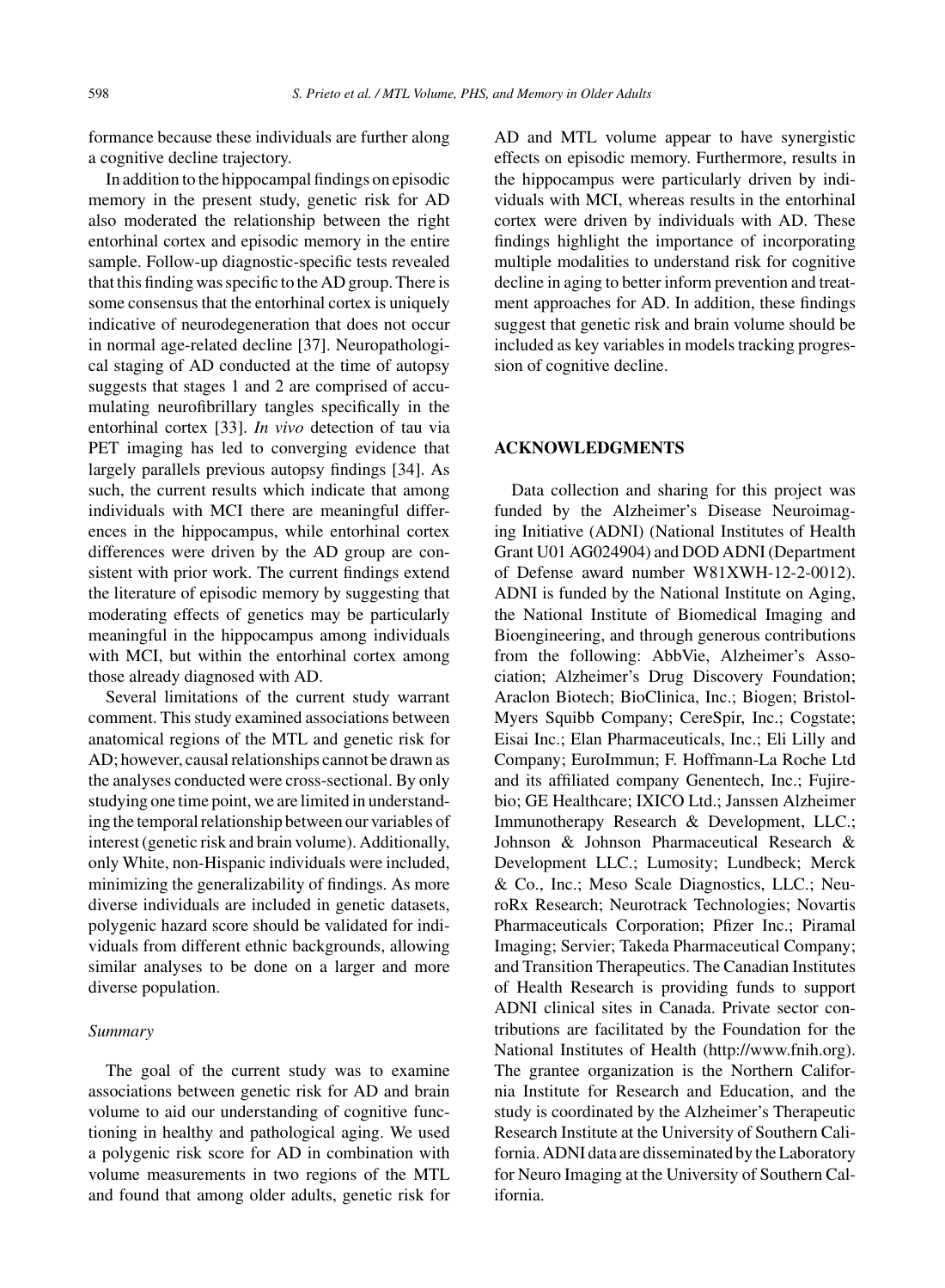This work was supported by the National Institute on Aging (NIA) of the National Institutes of Health (NIH) R01AG058822 (awarded to JPH), R21AG056921 (awarded to SMH), and The Ohio State University Discovery Themes Chronic Brain Injury Initiative (SMH and JPH). The content is solely the responsibility of the authors and does not necessarily represent the official views of the NIH.

Authors' disclosures available online ([https://](https://www.j-alz.com/manuscript-disclosures/19-1312r1) [www.j-alz.com/manuscript-disclosures/19-1312r1\)](https://www.j-alz.com/manuscript-disclosures/19-1312r1).

### **SUPPLEMENTARY MATERIAL**

The supplementary material is available in the electronic version of this article: [https://dx.doi.org/10.](https://dx.doi.org/10.3233/JAD-191312) [3233/JAD-191312.](https://dx.doi.org/10.3233/JAD-191312)

### **REFERENCES**

- [1] Alzheimer's Association (2019) 2019 Alzheimer's disease facts and figures. *Alzheimers Dement* **15**, 321-387.
- [2] Mayeux R, Stern Y (2012) Epidemiology of Alzheimer disease. *Cold Spring Harb Perspect Med* **2**, a006239.
- [3] Jack CR, Knopman DS, Jagust WJ, Petersen RC, Weiner MW, Aisen PS, Shaw LM, Vemuri P, Wiste HJ, Weigand SD, Lesnick TG, Pankratz VS, Donohue MC, Trojanowski JQ (2013) Update on hypothetical model of Alzheimer's disease biomarkers. *Lancet Neurol* **12**, 207-216.
- [4] Villemagne VL, Burnham S, Bourgeat P, Brown B, Ellis KA, Salvado O, Szoeke C, Macaulay SL, Martins R, Maruff P, Ames D, Rowe CC, Masters CL  $(2013)$  Amyloid  $\beta$  deposition, neurodegeneration, and cognitive decline in sporadic Alzheimer's disease: A prospective cohort study. *Lancet Neurol* **12**, 357-367.
- [5] Braak H, Braak E (1995) Staging of Alzheimer's diseaserelated neurofibrillary changes. *Neurobiol Aging* **16**, 271- 278; discussion 278-284.
- [6] Jack CR, Knopman DS, Jagust WJ, Shaw LM, Aisen PS, Weiner MW, Petersen RC, Trojanowski JQ (2010) Hypothetical model of dynamic biomarkers of the Alzheimer's pathological cascade. *Lancet Neurol* **9**, 119-128.
- [7] Xie L, Wisse LEM, Pluta J, Flores R de, Piskin V, Manjon´ JV, Wang H, Das SR, Ding S-L, Wolk DA, Yushkevich PA (2019) Automated segmentation of medial temporal lobe subregions on *in vivo* T1-weighted MRI in early stages of Alzheimer's disease. *Hum Brain Mapp* **40**, 3431-3451.
- [8] Jack CR, Petersen RC, Xu Y, O'Brien PC, Smith GE, Ivnik RJ, Tangalos EG, Kokmen E (1998) Rate of medial temporal lobe atrophy in typical aging and Alzheimer's disease. *Neurology* **51**, 993-999.
- [9] Raslau FD, Mark IT, Klein AP, Ulmer JL, Mathews V, Mark LP (2015) Memory Part 2: The role of the medial temporal lobe. *Am J Neuroradiol* **36**, 846-849.
- [10] Gatz M, Reynolds CA, Fratiglioni L, Johansson B, Mortimer JA, Berg S, Fiske A, Pedersen NL (2006) Role of genes and environments for explaining Alzheimer disease. *Arch Gen Psychiatry* **63**, 168-174.
- [11] Bettens K, Sleegers K, Van Broeckhoven C (2013) Genetic insights in Alzheimer's disease. *Lancet Neurol* **12**, 92-104.
- [12] Corder EH, Saunders AM, Strittmatter WJ, Schmechel DE, Gaskell PC, Small GW, Roses AD, Haines JL, Pericak-Vance MA (1993) Gene dose of apolipoprotein E type 4 allele and the risk of Alzheimer's disease in late onset families. *Science* **261**, 921-923.
- [13] Strittmatter WJ, Saunders AM, Schmechel D, Pericak-Vance M, Enghild J, Salvesen GS, Roses AD (1993) Apolipoprotein E: High-avidity binding to beta-amyloid and increased frequency of type 4 allele in late-onset familial Alzheimer disease. *Proc Natl Acad Sci U S A* **90**, 1977-1981.
- [14] Lewis CM, Vassos E (2017) Prospects for using risk scores in polygenic medicine. *Genome Med* **9**, 96.
- [15] Ridge PG, Mukherjee S, Crane PK, Kauwe JSK, Alzheimer's Disease Genetics Consortium (2013) Alzheimer's disease: Analyzing the missing heritability. *PLoS One* **8**, e79771.
- [16] Wang X, Zhou W, Ye T, Lin X, Zhang J (2019) The relationship between hippocampal volumes and delayed recall is modified by APOE  $\varepsilon$ 4 in mild cognitive impairment. *Front Aging Neurosci* **11**, 36.
- [17] Tulving E (1972) Episodic and semantic memory. In *Organization of memory*, Academic Press, Oxford, England, pp. xiii, 423–xiii, 423.
- [18] Tulving E (1985) Memory and consciousness. *Can Psychol Can* **26**, 1-12.
- [19] Albert MS, DeKosky ST, Dickson D, Dubois B, Feldman HH, Fox NC, Gamst A, Holtzman DM, Jagust WJ, Petersen RC, Snyder PJ, Carrillo MC, Thies B, Phelps CH (2011) The diagnosis of mild cognitive impairment due to Alzheimer's disease: Recommendations from the National Institute on Aging-Alzheimer's Association workgroups on diagnostic guidelines for Alzheimer's disease. *Alzheimers Dement* **7**, 270-279.
- [20] Gold CA, Budson AE (2008) Memory loss in Alzheimer's disease: Implications for development of therapeutics. *Expert Rev Neurother* **8**, 1879-1891.
- [21] Crane PK, Carle A, Gibbons LE, Insel P, Mackin RS, Gross A, Jones RN, Mukherjee S, Curtis SM, Harvey D, Weiner M, Mungas D (2012) Development and assessment of a composite score for memory in the Alzheimer's Disease Neuroimaging Initiative (ADNI). *Brain Imaging Behav* **6**, 502-516.
- [22] Morris JC (1993) The Clinical Dementia Rating (CDR): Current version and scoring rules. *Neurology* **43**, 2412- 2414.
- [23] Elwood RW (1991) The Wechsler Memory Scale—Revised: Psychometric characteristics and clinical application. *Neuropsychol Rev* **2**, 179-201.
- [24] Buckner RL, Head D, Parker J, Fotenos AF, Marcus D, Morris JC, Snyder AZ (2004) A unified approach for morphometric and functional data analysis in young, old, and demented adults using automated atlas-based head size normalization: Reliability and validation against manual measurement of total intracranial volume. *Neuroimage* **23**, 724-738.
- [25] Desikan RS, Fan CC, Wang Y, Schork AJ, Cabral HJ, Cupples LA, Thompson WK, Besser L, Kukull WA, Holland D, Chen C-H, Brewer JB, Karow DS, Kauppi K, Witoelar A, Karch CM, Bonham LW, Yokoyama JS, Rosen HJ, Miller BL, Dillon WP, Wilson DM, Hess CP, Pericak-Vance M, Haines JL, Farrer LA, Mayeux R, Hardy J, Goate AM, Hyman BT, Schellenberg GD, McEvoy LK, Andreassen OA, Dale AM (2017) Genetic assessment of age-associated Alzheimer disease risk: Development and validation of a polygenic hazard score. *PLoS Med* **14**, e1002258.